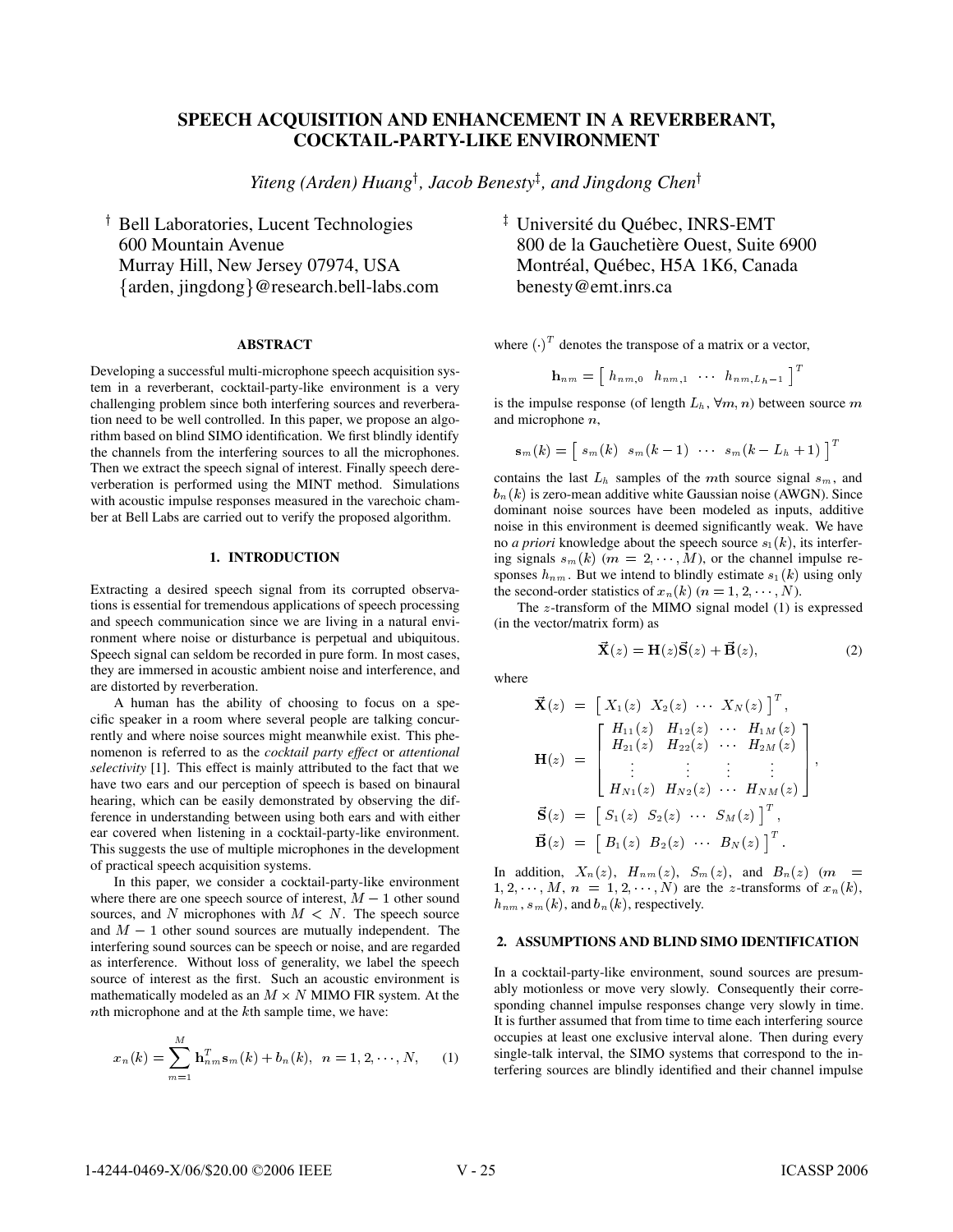responses are saved for later extraction of the interested speech source when all sources voice out simultaneously. Although these assumptions make the developed algorithm less flexible, they still are reasonable and stand in many practical scenarios.

In addition, we assume that the SIMO system corresponding to each sound source is irreducible such that it can be blindly identified using only second order statistics (SOS). In other words,  $H_{1m}(z), H_{2m}(z), \cdots, H_{Nm}(z)$  ( $\forall m$ ) do not share any common zeros. The idea of blind SIMO identification using only SOS was first proposed by Tong et al. [2]. So far there have been a number of adaptive algorithms for blind SIMO identification developed by the authors, among which the so-called frequency-domain normalized multichannel LMS (FN-MCLMS) algorithm performs well with acoustic systems [3] and will be used in this study.

## **3. SPEECH EXTRACTION BY CANCELING INTERFERING SOUND SOURCES**

In this section, we explain how to extract the speech signal of interest from concurrent interfering sound sources. Although the fundamental principle is similar to what was used in [4], the two algorithms are significantly distinct. In [4], all acoustic sources to be separated are equally important. But here, our focus is exclusively on one speech source of interest. This makes the developed algorithm less complicated. In addition, the developed algorithm does not require that the speech source of interest would have to occupy a period of time with no other sound sources. As a result, the algorithm developed in this paper is more useful in practice.

It is supposed that so far the SIMO systems corresponding to the interfering sources have been blindly identified. Then the estimates of their channel impulse responses will be used to convert the  $M \times N$  MIMO system into a SIMO system with the speech source of interest as the sole input.

From the  $N$  microphone outputs, let's choose  $M$  at a time. We have  $P = C_N^M$  different ways of doing so. For the pth  $(p = 1, 2, \dots, P)$  combination, we denote the index of the M sponses of selected microphone signals as  $p_m$  ( $m = 1, 2, \dots, M$ ), and get an  $M \times M$  MIMO subsystem. For this subsystem, let  $\mathbf{H}_p(z)$  be the  $M \times M$  matrix obtained from the system's channel matrix  $H(z)$ by keeping its rows corresponding to the  $M$  selected microphone signals. Then similar to (2), we have

$$
\vec{\mathbf{X}}_p(z) = \mathbf{H}_p(z)\vec{\mathbf{S}}(z) + \vec{\mathbf{B}}_p(z),
$$
 (3)

where

$$
\vec{\mathbf{X}}_p(z) = \left[ \begin{array}{ccc} X_{p_1}(z) & X_{p_2}(z) & \cdots & X_{p_M}(z) \end{array} \right]^T, \n\vec{\mathbf{B}}_p(z) = \left[ \begin{array}{ccc} B_{p_1}(z) & B_{p_2}(z) & \cdots & B_{p_M}(z) \end{array} \right]^T.
$$

Consider the following equation:

$$
Y_p(z) = \vec{\mathbf{W}}_p^T(z)\vec{\mathbf{X}}_p(z), \ \ p = 1, 2, \cdots, P,
$$
 (4)

where

$$
\mathbf{\vec{W}}_p(z) = \begin{bmatrix} W_{p,1}(z) & W_{p,2}(z) & \cdots & W_{p,M}(z) \end{bmatrix}^T.
$$

Substituting (3) into (4) produces

$$
Y_p(z) = \vec{\mathbf{W}}_p^T(z) \mathbf{H}_p(z) \vec{\mathbf{S}}(z) + \vec{\mathbf{W}}_p^T(z) \vec{\mathbf{B}}_p(z).
$$
 (5)

In order to remove the interference from other competing sources, the objective here is to find the vector  $\mathbf{W}_p(z)$  whose components are linear combinations of  $H_{nm}(z)$   $(m = 2, 3, \dots, M,$  $n = 1, 2, \cdots N$  such that

$$
\vec{\Phi}_p^T(z) \stackrel{\triangle}{=} \vec{\mathbf{W}}_p^T(z) \mathbf{H}_p(z) = \begin{bmatrix} F_p(z) & 0 & \cdots & 0 \end{bmatrix} . \tag{6}
$$

Consequently, we have

$$
Y_p(z) = F_p(z)S_1(z) + U_p(z), \tag{7}
$$

where  $U_p(z) = \mathbf{W}_p^T(z) \mathbf{B}_p(z)$ .

Obviously a good choice is to let the *i*th element of  $W_p(z)$ be the  $(i, 1)$ th cofactor<sup>1</sup> of  $H_p(z)$ . Consequently, the polynomial  $F_p(z)$  would be the determinant of  $H_p(z)$ , which is not trivial since  $\mathbf{H}_{p}(z)$  has full column normal rank<sup>2</sup> in acoustic environments as assumed in this paper. Note that the  $(i, 1)$ th cofactor of  $H_p(z)$  is only a linear combination of  $H_{nm}(z)$  ( $m =$  $2, 3, \dots, M, n = 1, 2, \dots N$ . Therefore even though the channel impulse responses corresponding to the speech signal of interest  $s_1(k)$  are not known or at least have not yet been blindly identified, we still are able to extract  $s_1(k)$  from the interfering sources.

We know that  $H_{1m}(z), H_{2m}(z), \cdots, H_{Nm}(z)$  ( $\forall m$ ) share no common zeros as assumed above. Consequently,  $W_{p,1}(z), W_{p,2}(z), \cdots, W_{p,M}(z)$  share no common zeros either. Note that

$$
F_p(z) = \vec{\mathbf{W}}_p^T(z)\vec{\mathbf{H}}_{p,1}(z) = \sum_{q=1}^M W_{p,q}(z)H_{p,q1}(z), \quad (8)
$$

where  $\mathbf{H}_{p,1}(z)$  is the first column vector of  $\mathbf{H}_{p}(z)$ . Then it becomes clear that the polynomials  $F_p(z)$   $(p = 1, 2, \dots, P)$  do not share any common zeros. As a result, we obtain an *irreducible*  $1 \times P$  SIMO system with  $s_1(k)$  as the input. In addition, it can easily be checked that the length of the channel impulse responses of this SIMO system  $L_f$  would be less than or equal to  $M(L_h - 1) + 1.$ 

## **4. RECOVERING THE SPEECH OF INTEREST BY SIMO DEREVERBERATION**

In the previous section, we showed how to extract the speech signal of interest from the mixtures with interfering sources. Although the interference has been mitigated, the obtained signals may sound more reverberant due to the prolonged impulse responses of the equivalent channels. Therefore we need to suppress the distortion caused by reverberation.

For the SIMO system with  $s_1(k)$  as the input, we do not know the channel impulse responses  $f_p$   $(p = 1, 2, \dots, P)$  since  $\mathbf{H}_{p,1}$ in (8) has not yet been identified. But we know that this SIMO system is irreducible and it can be blindly identified with the technique described in Section 2. Thereafter, speech dereverberation

<sup>1</sup>The  $(i, j)$ th cofactor  $c_{ij}$  of a matrix **A** is a signed version of **A**'s minor  $d_{ij}$ :  $c_{ij} \equiv (-1)^{i+j} d_{ij}$ , where the minor  $d_{ij}$  is the determinant of a reduced matrix that is formed by omitting the *i*th row and *j*th column of the matrix A.

<sup>&</sup>lt;sup>2</sup>For a square matrix  $(M \times M)$ , the normal rank is full if and only if the determinant, which is a polynomial in  $z$ , is not identically zero for all  $z$ . In this case, the rank is less than  $M$  only at a finite number of points in the  $z$  plane.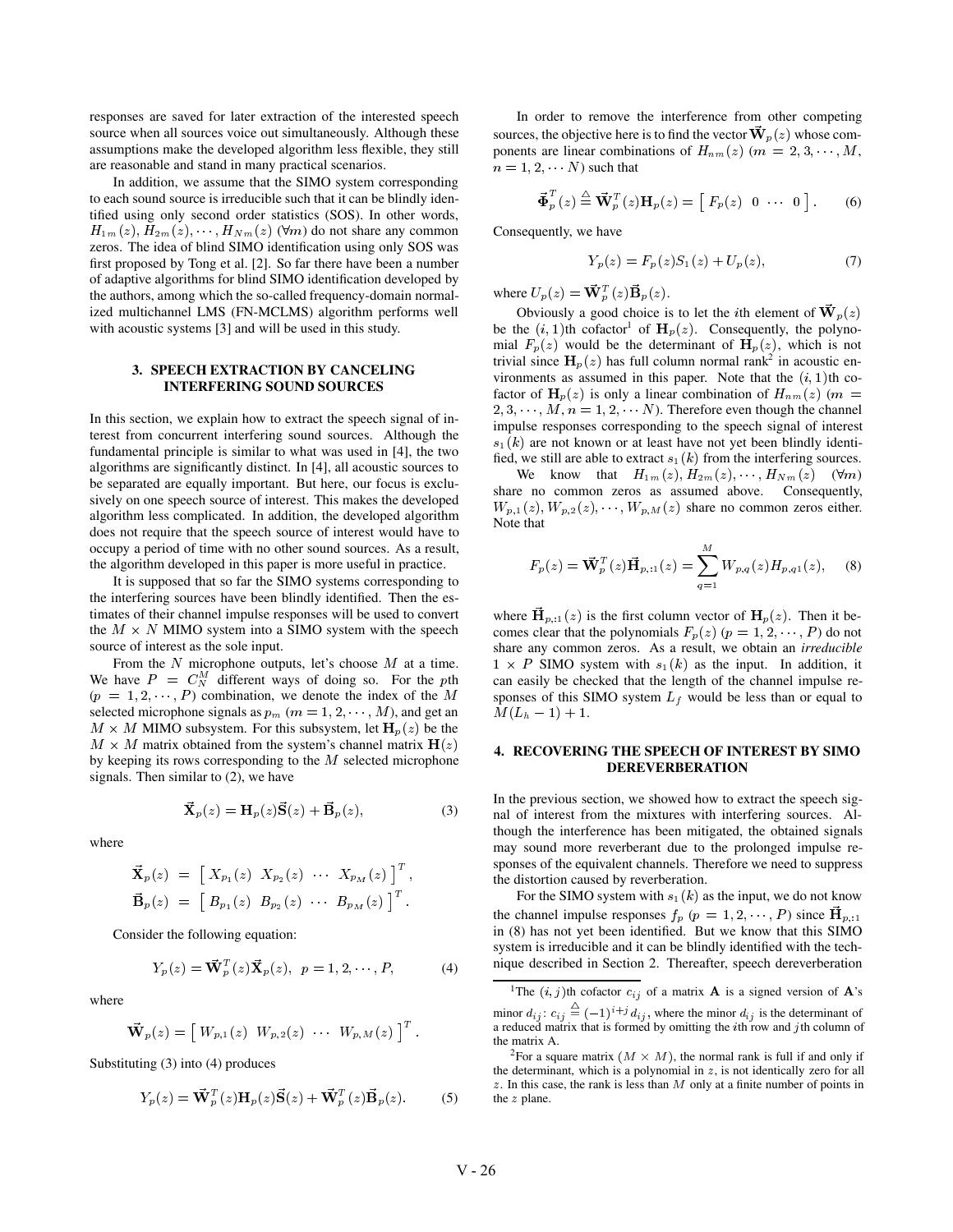can be performed using the MINT method [5], again because the SIMO system is irreducible. Due to space limitations, we cannot elaborate the development of the MINT method. But the reader can refer to [5] for the principle and [4] for a practical implementation.

## **5. SIMULATIONS**

#### **5.1. Performance Measures**

Similar to what was adopted in our earlier study [3], we will use the normalized projection misalignment (NPM) [6] to evaluate the performance of a BCI algorithm.

To assess the performance of speech extraction and dereverberation, two measures, namely signal-to-interference ratio (SIR) and speech spectral distortion, are used in the simulations. For speech spectral distortion, we employed the Itakura-Saito (IS) distortion measure [7]:  $d_{\text{IS}}$ . The SIR would be defined in a way where a component contributed by  $s_1(k)$  is treated as the signal and the rest as the interference since only the first speech source is what we are interested in. We first define the input SIR at microphone  $n$ as:

$$
SIR_{n}^{\text{in}} \stackrel{\triangle}{=} \frac{E\left\{ [h_{n1} * s_1(k)]^2 \right\}}{\sum_{m=2}^{M} E\left\{ [h_{n,m} * s_m(k)]^2 \right\}}, \ n = 1, 2, \cdots, N, \quad (9)
$$

where  $E\{\cdot\}$  and  $*$  denote mathematical expectation and linear convolution, respectively. Then the overall average input SIR is computed as  $\text{SIR}^{\text{in}} \stackrel{\triangle}{=} \left[ \sum_{n=1}^{N} \text{SIR}_{n}^{\text{in}} \right] / N.$ 

The output SIR is defined using the same principle but the expression is more complicated. For a concise presentation, we denote  $\phi_{p,s_m}$   $(p = 1, 2, \dots, P, m = 1, 2, \dots, M)$  as the impulse response of the equivalent channel from the mth source  $s_m(k)$  to the output  $y_p(k)$  for the pth  $M \times M$  separation subsystem. From (5) and (6), we know that  $\phi_{p,s_m}$  corresponds to the *mth* element of  $\Phi_p(z)$  and  $\phi_{p,s_1} = f_p$ . Then the average output SIR for the pth subsystem is:

$$
\text{SIR}_{p}^{\text{out}} \triangleq \frac{E\left\{[f_{p} * s_{1}(k)]^{2}\right\}}{\sum_{m=2}^{M} E\left\{[\phi_{p,s_{m}} * s_{m}(k)]^{2}\right\}},\qquad(10)
$$

$$
p = 1, 2, \cdots, P.
$$

Finally, the overall average output SIR is found as  $\text{SIR}^{\text{out}} \cong$  $\sum_{p=1}^{P} \text{SIR}_{p}^{\text{out}}$  /P.

#### **5.2. Experimental Setup and Results**

The simulations were conducted with the impulse responses measured in the varechoic chamber at Bell Labs [8]. A diagram of the floor plan layout is given in Fig. 1, which shows the positions of the four microphones and three sound sources. The first female speech is the target for extraction. The other two sources include one male speaker and one noise source. The two speech sources are equally loud in volume while the noise source is 5 dB weaker than the speech sources. The noise signal was babbling noise recorded in the New York Stock Exchange (NYSE). The sampling rate was 8 kHz. The time sequence and spectrogram (30 Hz bandwidth) of the NYSE babbling noise are shown in Fig. 2. It is clear that the NYSE babbling noise is a pretty wide-band signal. The varechoic chamber is a rectangular room which measures 6.7 m wide



Figure 1: Floor plan of the varechoic chamber at Bell Labs (coordinate values measured in meters).



Figure 2: Time sequence and spectrogram (30 Hz bandwidth) of the babbling noise recorded in the NYSE for the first 1.5 seconds.

by 6.1 m deep by 2.9 m high. Its surfaces (walls, floor, and ceiling) are covered with 368 electronically controlled panels that vary the acoustic absorption of the surfaces. The panels are individually controlled and can be either fully opened (absorbing state) or fully closed (reflective state). Therefore, by varying the binary state of each panel in any combination,  $2^{238}$  different room acoustics can be simulated. In the database of [8], there are four panel configurations with 89%, 75%, 30%, and 0% of panels open, which were all used in this paper for assessing performance of the proposed algorithm. The original impulse response measurements have 4096 samples under the 8 kHz sampling rate. When used, they were truncated according to the specified  $L<sub>h</sub>$ .

Table 1 summarizes the results of the four experiments. Figure 3 visualizes the procedure of speech extraction and dereverberation for the experiment with all panels closed. These results verify the effectiveness of the proposed algorithm.